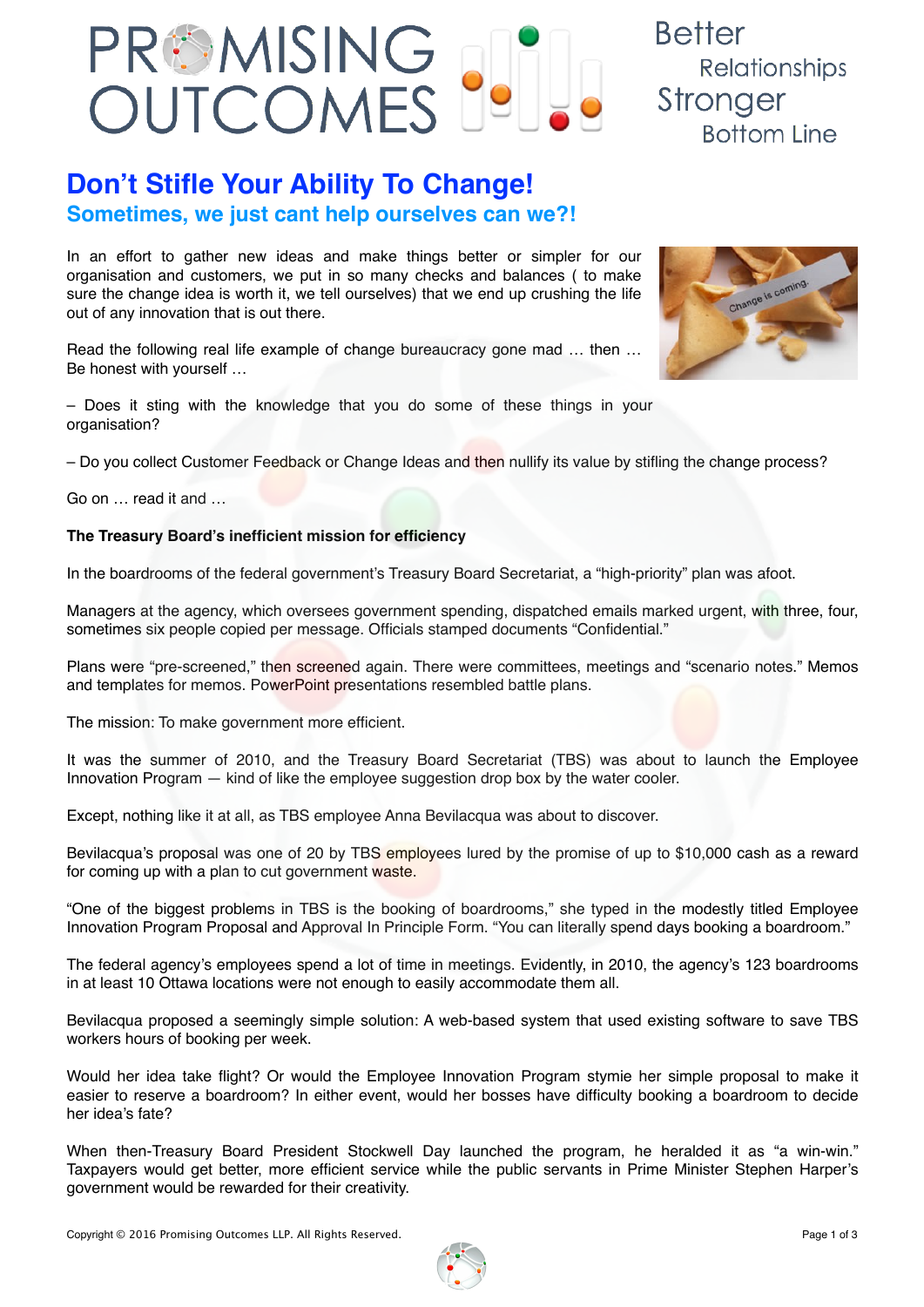The employees who answered the call for creativity had to follow several rules, including: An employee could not make a suggestion without his or her boss' approval; and proposals that might lead to a change in TBS policy would be rejected.

Managers tracked the proposals using a spreadsheet that noted the date and exact time a proposal was received, whether an individual or team of workers made the submission and the date it was received by a committee of three TBS managers.

The program designed to cut waste was taking shape. A bloated, forbidding shape.

The federal government's inefficient search for efficiency turned the program into a Catch-22 that would ensnare Bevilacqua.

At 2:02 pm on Sept. 30, 2010, she submitted her proposal. Twelve minutes later, her idea had been forwarded to six officials overseeing the program.

Four managers formed a "Sub-Committee for Initial Triage" to conduct a "pre-screening" of the proposals. The selection process would be guided by a flow chart with text inside parallelograms and rectangles connected by arrows.

The winnowing began.

At a special meeting Oct. 13, the Management and Infrastructure Committee, also known as MIC, decided which plans won "approval in principle."

The MIC rejected 11 of the 20 proposals.

Bevilacqua's plan survived Phase One. Now the real work would begin.

Bevilacqua needed to complete an "implementation framework" document. If she failed to "clearly define objectives, benefits, deliverables, exclusions, assumptions, responsibilities, estimated costs and timelines," if her plan did not identify possible "slippage in target dates," if it did not use a "risk log" or a "risk mapping approach," it could die in Phase Two.

She and the other applicants were warned: "A wrong plan is worse than having no plan at all."

Once completed, Bevilacqua's business plan would be evaluated by the MIC for final approval.



Meanwhile, managers emailed back and forth, debating next steps, drafting and sending memos, the more important of which required an accompanying "routing form" — a piece of paper indicating which managers approved a document.

As fall approached, activity at the Treasury Board intensified. Deadlines loomed. The president of the Treasury Board was drawn into the widening need-to-know circle.

Program managers figured it would take six months for a winning proposal to demonstrate cost savings. In order for the Treasury Board president to hand out

an award during the 2011 National Public Service Week to showcase the program, the approved proposals would have to be implemented no later than December. Time was running out.

On Nov. 3, in an email to nine people, a planning and project management officer wrote that Day needed to be updated, and she outlined how that would be done:

"Before we can bring it to Parliamentary Affairs we will need to have Yazmine and Daphne sign the routing slip … Mary signing it first thing tomorrow morning, and then it will be brought to Yazmine's office."

The routing slip shows six TBS staffers approved the memo.

Bevilacqua was one of four TBS workers still in the running for a possible \$10,000 cash reward.